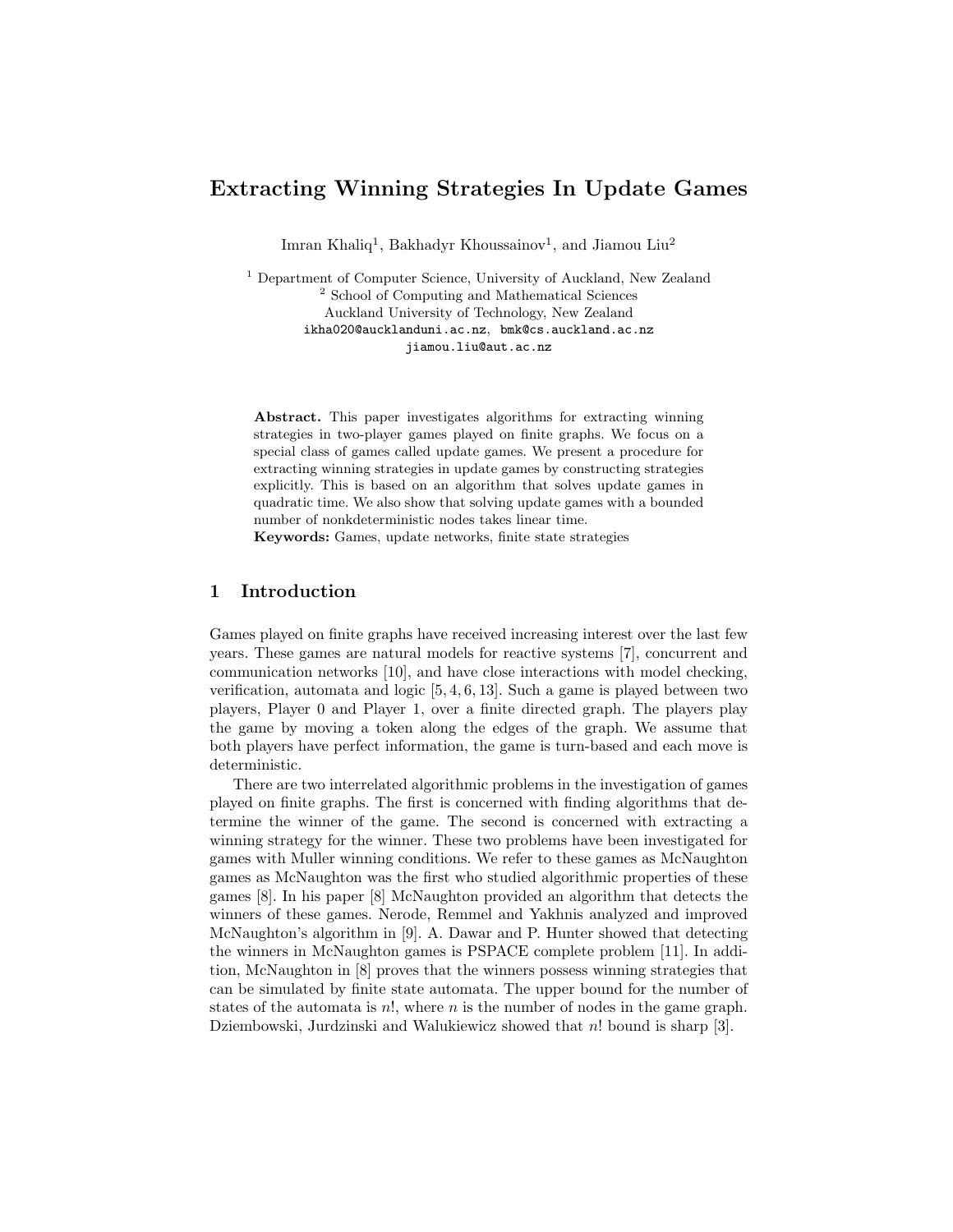A natural question arises to single out special classes of McNaughton games for which there are efficient algorithms that (1) find the winners of the games, and (2) extract finite state winning strategies. In [2], Dinneen and Khoussainov investigated a subclass of McNaughton games called update games. They proved that the winner of a given update game can be found in quadratic time on the size of the input game. Various generalizations of update games have been studied in [1], all these generalizations are solved in polynomial time. We also point out that, using straightforward transformations, Büchi and reachability games can be turned into McNaughton games. It is a well known fact that these games can be solved in linear and quadratic time, respectively, and that the winners have memoryless winning strategies [5].

In this paper we investigate update games. In these games Player 0 aims to visit every node of the game graph infinitely often. Update games can be viewed as models of various types of networks in which a message needs to be passed among all members of the network. We pursue several goals: In Section 4 we provide a procedure that generates all the update games in which Player 0 is the winner (Theorem 2). This will be based on structural properties of the underlying game graphs. In Section 5, we present a procedure that, given an update game, explicitly constructs a winning strategy for the winner (Theorem 3). We will provide such an algorithm that runs in quadratic time in the worst case. The algorithm is based on the contraction operator first introduced in [2]. Finally, in the last section we describe an algorithm that detects the winner of update games in linear time given that the number of nondeterministic nodes of Player 1 is bounded by a constant (Theorem 4). We note this requires a new technique since the algorithm based on the contraction operator does not make use of non-deterministic nodes of Player 1.

#### 2 Preliminaries

The games under study are of the form  $(V_0, V_1, E, \Omega)$  where  $(V_0 \cup V_1, E)$  is a finite directed bipartite graph,  $V_0$  and  $V_1$  partition the set  $V = V_0 \cup V_1$ ,  $E \subseteq V_0 \times V_1 \cup V_1 \times V_0$ , and  $\Omega \subseteq 2^V$  is a set of winning positions. For each  $v \in V$ , let  $vE$  denote the set  $\{v' \in V_0 \cup V_1 \mid (v, v') \in E\}$ , the successors of v. For this paper we stipulate that  $vE \neq \emptyset$  for all  $v \in V$ . For  $\sigma \in \{0,1\}$ , we call nodes in  $V<sub>σ</sub>$  Player  $\sigma$ 's nodes.

Intuitively, the players play the game by moving a token along the edges of the graph. The token is initially placed on a node  $v_0 \in V$ . The play proceeds in rounds. At any round of the play, if the token is placed on a Player  $\sigma$ 's node v, then Player  $\sigma$  chooses  $u \in vE$ , moves the token to u and the play continues on to the next round. Formally, a play (starting from  $v_0$ ) is a sequence  $\rho = v_0, v_1, v_2, \ldots$  such that  $v_{i+1} \in v_i E$  for all  $i \in \mathbb{N}$ . We set  $\mathsf{Inf}(\rho) = \{v \in V \mid$  $\forall i \exists j > i : v_i = v$ . Thus, any play is infinite and  $\text{Inf}(\rho) \neq \emptyset$ . We say Player 0 wins the play  $\rho$  if  $\text{Inf}(\rho) \in \Omega$ ; otherwise, Player 1 wins the play. These games are called McNaughton games or games with Muller winning conditions. We simply refer to them as games.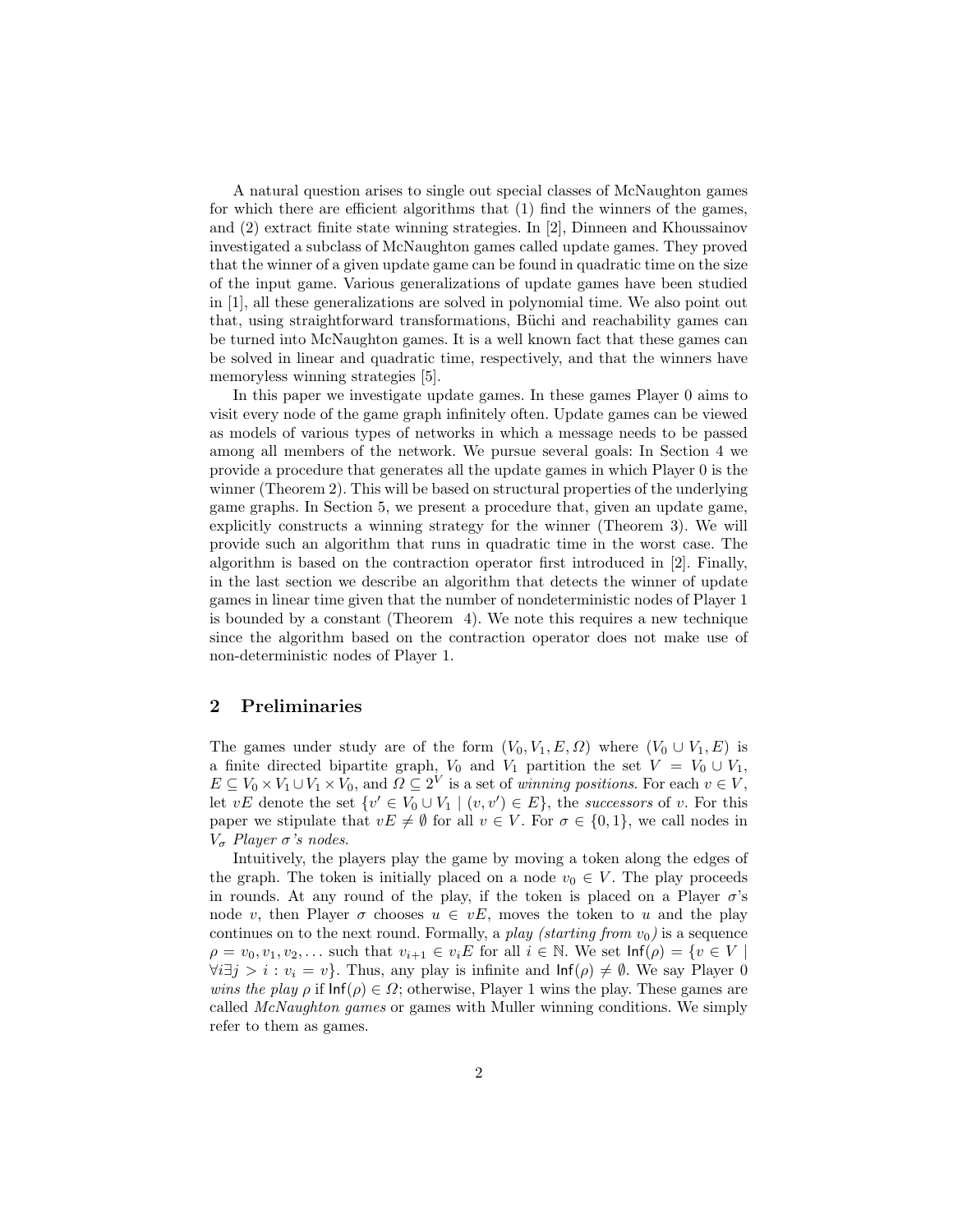A strategy for Player  $\sigma$  is a function that takes as input initial segments of plays  $v_0, v_1, \ldots v_k$  where  $v_k \in V_\sigma$  and outputs some  $v_{k+1}$  such that  $v_{k+1} \in v_k E$ . We will concentrate on finite state strategies, which is realized by a finite I/O (Mealy) automaton  $S = (Q, q_0, \delta)$  where Q is the finite set of states,  $q_0 \in Q$ is the initial state, and  $\delta: Q \times V_{\sigma} \to Q \times V_{1-\sigma}$  is the transition function. The strategy S is a k-state strategy if  $|Q| = k$ . One state strategies are also called memoryless strategies. Thus, a memoryless strategy for Player  $\sigma$  is simply a function  $S: V_{\sigma} \to V_{1-\sigma}$ . A play  $\rho = v_0, v_1, v_2, \ldots$  is consistent with S if there exists a sequence of states  $q_0, q_1, q_2, \ldots$  such that for all  $i \in \mathbb{N}$  we have the following: If  $v_i \in V_\sigma$ , then  $\delta(q_i, v_i) = (q_{i+1}, v_{i+1})$ ; If  $v_i \in V_{1-\sigma}$ , then  $q_{i+1} = q_i$ . Thus, the strategy does not change its state when Player  $(1 - \sigma)$  makes moves. A strategy for Player  $\sigma$  is winning from node  $v_0$  if assuming Player  $\sigma$  always acts according to the strategy, all plays starting from  $v_0$  generated by the players are winning for Player  $\sigma$ . A game  $\Gamma$  is *determined* if one of the players has a winning strategy starting at any given node  $v$  of the game. To solve a game means to find all positions from which a given player wins.

## 3 Update games and their basic properties

A game  $(V_0, V_1, E, \Omega)$  is an update game if  $\Omega = \{V\}$ . An update network is an update game where Player 0 wins the game from some node. we denote the update game by  $(V_0, V_1, E)$ . Dinneen and Khoussainov in [2] discussed basic properties of these games. Our focus will be to give a refined analysis of the winning strategies in update games.

Let  $\Gamma$  be a game. The 0-*attractor* set of  $X$ , denoted  $\text{Attr}_0(X)$ , is the set of all nodes  $v \in V$  that satisfy the following: Player 0 has a memoryless strategy S such that every play consistent with S that begins from v eventually reach some node in X. It is well-known that the set  $\text{Attr}_0(X)$  for any  $X \subseteq V$  can be computed in time  $O(|V| + |E|)$  [9].

**Proposition 1.** A game  $\Gamma$  is an update network if and only if  $\text{Attr}_0({v}) = V$ for all  $v \in V$ .

*Proof.* Let  $V = \{v_1, v_2, \ldots, v_n\}$ . If  $\text{Attr}_0(\{v_i\}) = V$  for all  $v \in \{1, \ldots, n\}$ , then Player 0 wins as follows: When  $v_i$  is visited, Player 0 applies the memoryless "attractor" strategy to visit  $v_{i+1}$  (here we let  $n+1=1$ ).

It is clear that the winning strategy described in the above proof requires  $|V|$ states. Proposition 1 gives us a simple algorithm that solves update games:

**Corollary 1.** There exists an algorithm that solves update games  $\Gamma = (V_0, V_1, E)$ in time  $O(|V| \cdot (|V| + |E|))$ . Furthermore, if  $\Gamma$  is an update network, then Player 0 wins with an |V|-state strategy. Otherwise, Player 1 wins with a memoryless strategy.  $\square$ 

A t-star network is a game where  $|V_0| = 1$ ,  $|V_1| = t$  and the only node in  $V_0$ is linked to every node in  $V_1$  via an edge.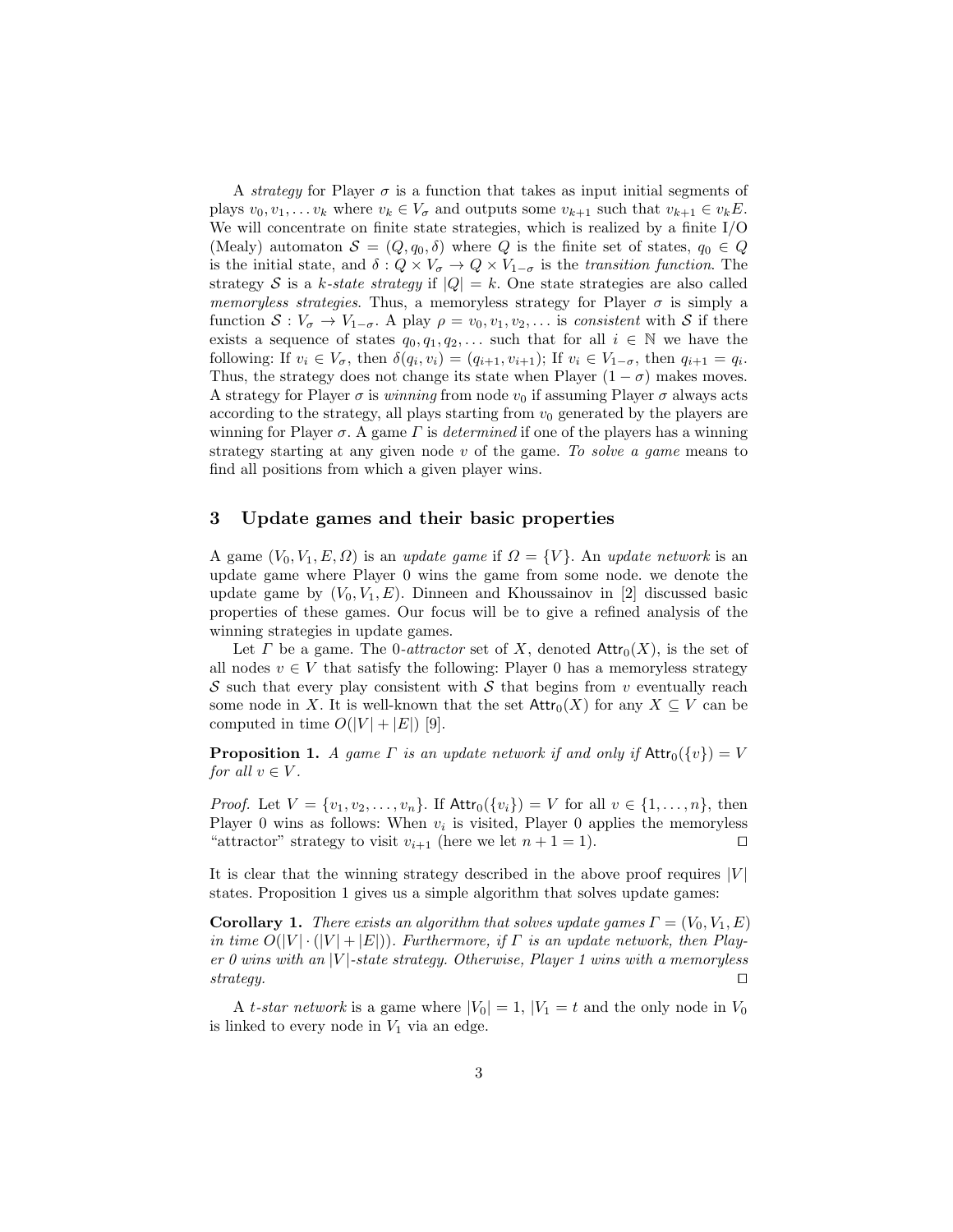**Lemma 1.** A game  $\Gamma$  where  $|V_0| = 1$  is an update network if and only if it is a t-star network for some t.  $\square$ 

Let  $\Gamma$  be an update game. By Corollary 1, if  $\Gamma$  is an update network then Player 0 has an *n*-state winning strategy. Our goal is to build more sophisticated finite state wining strategies for update games. To do this we recast some of the results from [2]. One of the important concepts in the analysis is the notion of a forced cycle defined below.

**Definition 1.** Let  $\Gamma$  be an update game.

- 1. For a Player 0's node v define the set  $\text{Forced}(v) = \{u \mid v \in uE, |uE| = 1\}.$ We say that Player 1 is forced to move from u to v if  $u \in$  Forced $(v)$ .
- 2. A forced cycle is a sequence of pairwise distinct nodes  $x_1, y_1, x_2, y_2, \ldots, x_k, y_k$ such that  $x_i \in V_0$ ,  $y_i \in \text{Forced}(x_{i+1})$  and  $y_k \in \text{Forced}(x_1)$  for all  $i = 1, 2$ ,  $\ldots, k.$  A forced cycle of length 2 is called a spike. If x, y form a spike we denote it by  $x \leftrightarrow y$ .

We would sometimes abuse the notation by referring to a forced cycle as a set of nodes. We now state several properties (without proofs) of an update network  $\Gamma$  with  $|V_0| > 1$ .

**Lemma 2.** 1. For all  $v \in V_0$ , Forced $(v) \neq \emptyset$ .

- 2. For every  $v \in V_0$ , there exists  $w \in \text{Forced}(v)$  and  $u \in V_0$  such that  $(u, w) \in E$ and  $u \neq v$ .
- 3. The game  $\Gamma$  contains a forced cycle which is not a spike.  $\Box$

Thus, every update game without forced cycles can not be an update network. Note that existence of forced cycles does not guarantee that the game is an update network.

#### 4 Contraction and unfolding operators

Our goal is to introduce an operator that reduces the sizes of update games. This will be important for building finite state winning strategies in update games. Our definition follows [2].

**Definition 2.** Let  $\Gamma = (V_0 \cup V_1, E)$  be an update game and C be a forced cycle in  $\Gamma$ . The contraction operator, when applied to  $\Gamma$  and  $C$ , produces a new update qame  $\Gamma(C)$  as follows (See Fig. 1 for an example):

- 1. Contract all nodes in  $C \cap V_0$  (resp.  $C \cap V_1$ ) to a new node  $x$ (resp. y) of Player 0 (resp 1).
- 2. Put directed edges between x and y.
- 3. Replace all edges  $(u, v)$ , where  $u \in V \setminus C$  and  $v \in C$ , by the edges  $(u, x)$  if  $v \in V_0$ , otherwise replace the edge  $(u, v)$  with  $(u, y)$ .
- 4. Replace all edges  $(u, v)$ , where  $u \in C$  and  $v \in V \backslash C$ , by the edge  $(x, v)$  (Note that  $u \in V_0$  as C is a forced cycle).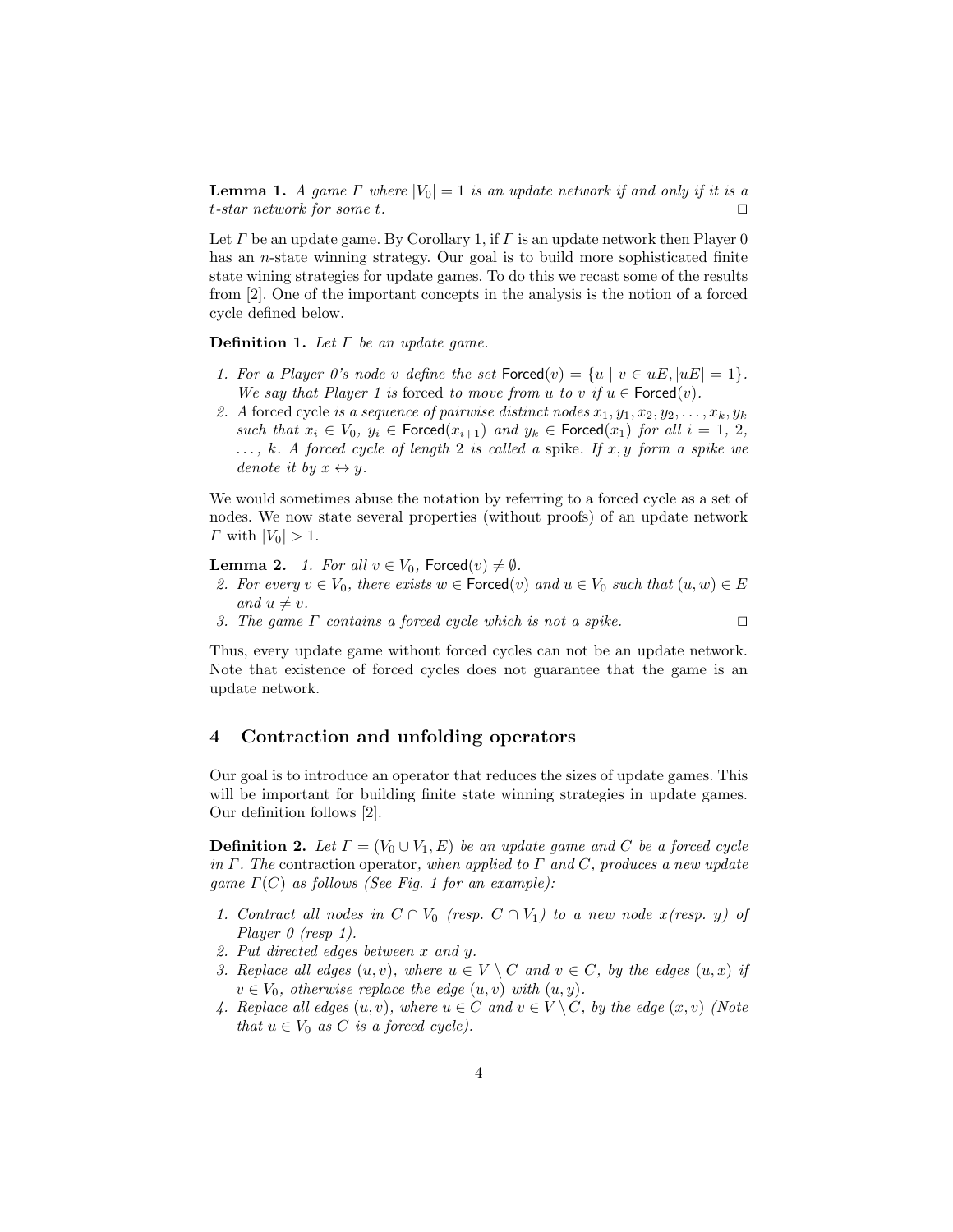

Fig. 1. In the update game  $\Gamma$  the forced cycle C is  $\{x_1, y_1, x_2, y_2, x_3, y_3\}$ . In the figure circles represent Player 0's nodes and squares represent Player 1's nodes.

5. Keep all other nodes and edges in  $V \setminus C$  intact.

**Lemma 3.** Let  $\Gamma$  be an update game with a forced cycle C. Then  $\Gamma$  is an update network if and only if  $\Gamma(C)$  is an update network.

*Proof.* Assume Player 0 wins the game  $\Gamma(C)$  with winning strategy S. In the following, we intuitively describe a winning strategy for Player 0 in  $\Gamma$ : Player 0 plays the game Γ by simulating a play π that is consistent with S in  $\Gamma(C)$ . If the play  $\pi$  visits nodes other than x and y, then Player 0 copies the movements of  $\pi$  in  $\Gamma$ . Once  $\pi$  moves from a node  $v \notin \{x, y\}$  to x or y, then Player 0 in  $\Gamma$ moves to any node in  $C \cap vE$ . Then Player 0 first force the play to go around the cycle C and then when  $\pi$  leaves  $\{x, y\}$  to some node u, Player 0 will move to a node  $w \in V_0 \cap C$  such that  $u \in wE$  and move to u. Since S is a winning strategy, it is easy to see that Player 0 also wins in the game  $\Gamma$ .

Conversely, assume Player 0 wins the game  $\Gamma$  with winning strategy  $\mathcal{S}'$ . Then Player 0 also wins  $\Gamma(C)$  by simulating a play in  $\Gamma$  that is consistent with  $\mathcal{S}'$ .  $\Box$ 

Suppose  $\Gamma = (V_0, V_1, E)$  is an update game. By iteratively applying the contraction operator on forced cycles that are not spikes, we obtain a sequence of games  $\Gamma_0, \Gamma_1, \ldots, \Gamma_k$  where  $\Gamma_0 = \Gamma$ , and  $\Gamma_{i+1} = \Gamma_i(C_i)$  for all  $i \in \{0, \ldots, k-1\}$ , where  $C_i$  is a non-spike forced cycle in  $\Gamma_i$ . The last game  $\Gamma_k$  does not have a non-spike forced cycle. We call this sequence a maximal contraction sequence of  $\Gamma$ . Given Γ, finding a non-spike forced cycle C (or detecting such forced cycle does not exist), and constructing  $\Gamma(C)$  take time  $O(|V|+|E|)$ . Therefore a maximal contraction sequence can be built in time  $O(k \cdot (|V| + |E|))$ . Combining Lemma 1, Lemma 2 and Lemma 3, we have:

Theorem 1 (Deciding Update Games). There exists an algorithm that given an update game Γ constructs a maximal contraction sequence in time  $O(k \cdot$  $(|V| + |E|)$ , where  $k \leq |V|$ . Moreover,  $\Gamma$  is an update network if and only if the last game in the sequence is a star network.  $\Box$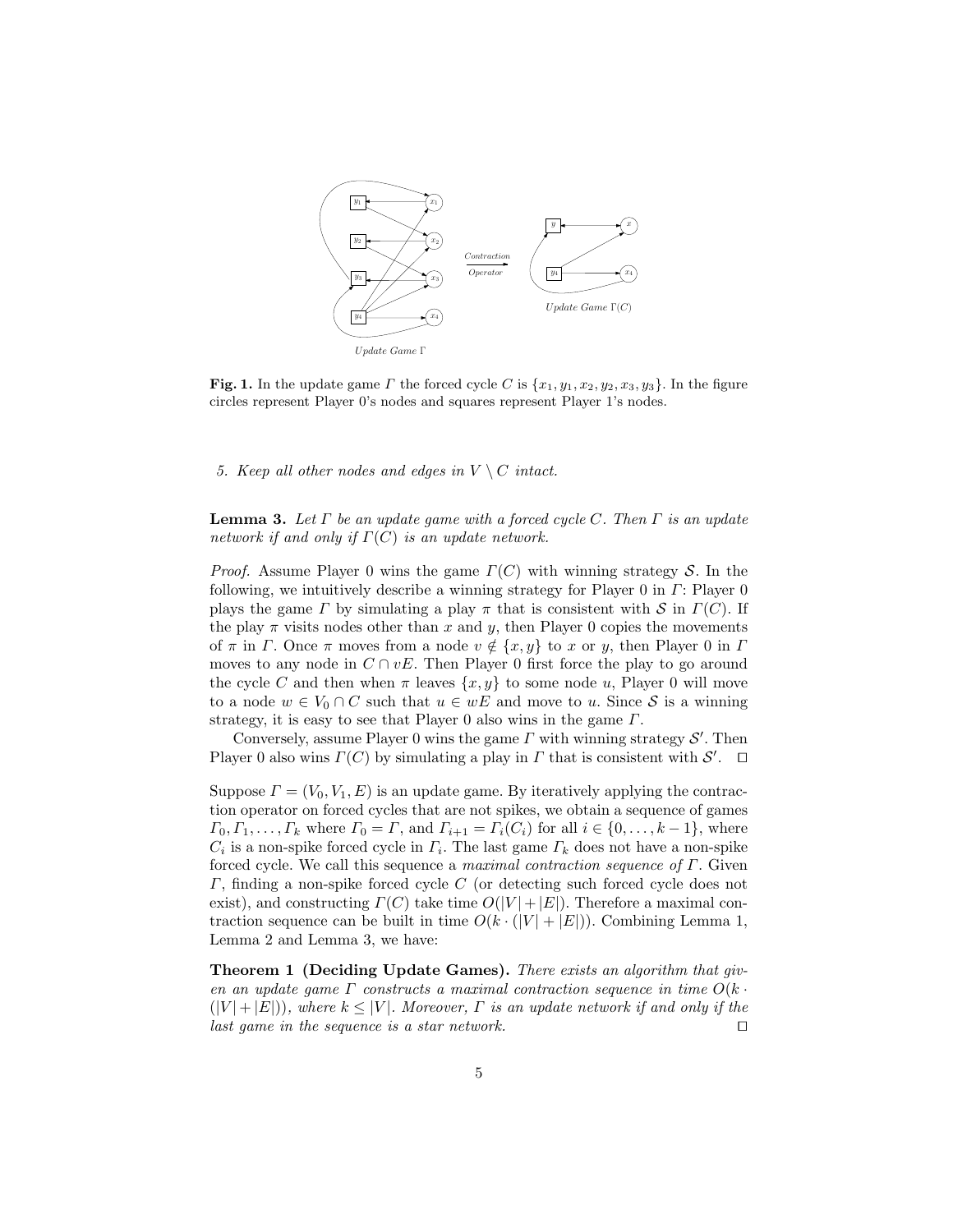Our next goal is to extract a finite state winning strategies for update networks Γ using Theorem 1. For this we define an operator that, in some sense, inverses the contraction operator:

**Definition 3.** Let  $\Gamma$  be an update game and  $x \leftrightarrow y$  be a spike in  $\Gamma$ . Let  $C$  be any non-spike forced cycle that is disjoint from the graph of  $\Gamma$ . The unfolding operator, applied to  $\Gamma, x \leftrightarrow y$  and C, proceeds in two steps as follows:

- 1. **Replacement**: Replace the spike  $x \leftrightarrow y$  with a new forced cycle C of length at least 4.
- 2. **Enrichment**: First, associate edges of the forms  $(v, y)$  and  $(v, x)$  in  $\Gamma$ , where  $v \notin \{x, y\}$ , with sets  $M_v^1 \subset C$  and  $M_v^0 \subset C$  of Player 1 and Player 0 nodes, respectively. In addition, associate with each edge of the form  $(x, v)$ , where  $v \in V_1$ , a set  $M_v \subset C$  of Player 0 nodes. Now the enrichment operation proceeds as follows:
	- (a) Replace each edge  $(v, y)$  as above with the edges  $(v, u)$ , where  $u \in M_v^1$ .
	- (b) Replace each edge  $(v, x)$  as above with the edges  $(v, u)$ , where  $u \in M_v^0$ .
	- (c) Replace each edge  $(x, v)$  as above with the edges  $(u, v)$ , where  $u \in M_v$ .

This resulting game is not uniquely determined and depends on the sets  $M_v^0$ ,  $M_v^1$ ,  $M_v.$  For notational convenience we suppress the parameters C,  $M_v^0, M_v^1$  and  $M_v$ and denote the resulting game by  $\Gamma(x \leftrightarrow y)$ . We call it an unfolded game of  $\Gamma$ .

The proof of the following lemma follows from the definitions:

**Lemma 4.** Let  $x \leftrightarrow y$  be a spike in  $\Gamma(C)$  obtained from contracting C. Then the following hold:

- 1. The unfolding operator applied to the update game  $\Gamma(C)$ , the spike  $x \leftrightarrow y$ , and forced cycle C produces the original game  $\Gamma$ , that is  $\Gamma = \Gamma(C)(x \leftrightarrow y)$ .
- 2. Γ is an update network if and only if  $\Gamma(C)(x \leftrightarrow y)$  is an update network.  $\Box$

Theorem 1 and Lemma 4 allow us to construct update networks. Namely, start with a star network and consecutively apply the unfolding operation. All update games obtained in this way are update networks. Conversely, for every update network Γ there exists a sequence of unfolded games that starts from a star network such that the sequence produces  $\Gamma$ . We single out this observation as the following theorem:

Theorem 2 (Building Update Networks). All update networks can be obtained by consecutively applying the unfolding operation to star-networks.  $\square$ 

#### 5 Extracting winning strategies

Let  $\Gamma$  be an update game and let  $\Gamma_0, \ldots, \Gamma_k$  be a maximal contraction sequence of  $\Gamma$ . By Lemma 4, each  $\Gamma_{i+1}$  is an unfolding of  $\Gamma_i$  through a spike  $x_i \leftrightarrow y_i$  in the game  $\Gamma_i$ . Assume that the game  $\Gamma_k$  is a t-star network. Our goal is to explicitly construct a finite state winning strategy for Player 0 by using this sequence.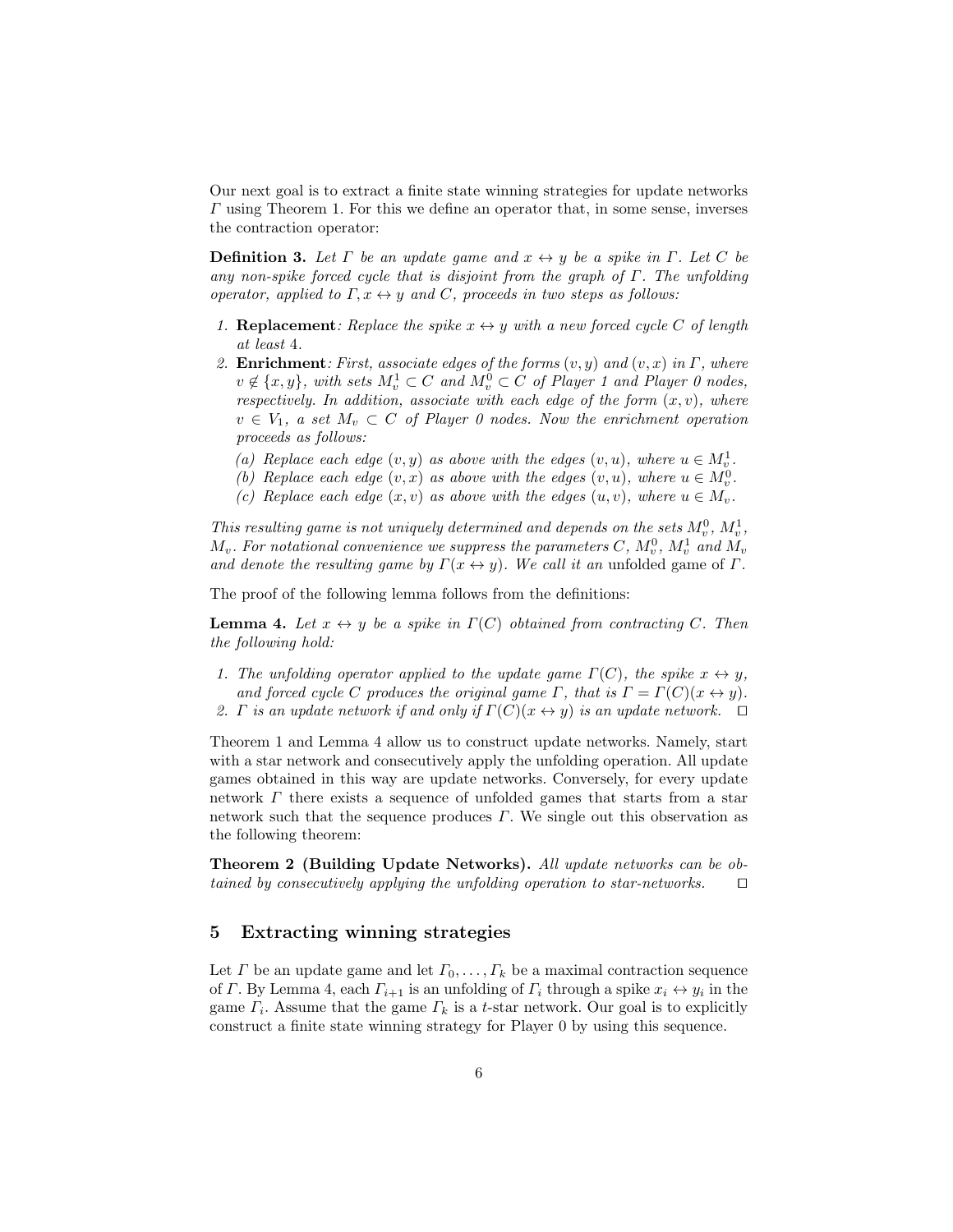Let  $S = (Q, q_0, \delta)$  be a finite state strategy in game Γ. We say that the spike  $x \leftrightarrow y$  is used by S if for all state  $q \in Q$  we have  $\delta(q, x) = (q', y)$  for some  $q' \in Q$ . Otherwise, we say that the spike is unused by S. For instance, when I is a  $t$ -star network, Player  $0$  has an obvious  $t$ -state winning strategy that visits all the Player 1 nodes in cyclic order. Every spike in  $\Gamma$  is used by the strategy. When the strategy  $S$  is clear, we drop the reference to  $S$  and simply say the spike is used or unused.

**Lemma 5.** Assume that Player 0 has a t-state winning strategy S in the update game  $\Gamma$ . If the spike  $x \leftrightarrow y$  is used by S then Player 0 has a t-state winning strategy in  $\Gamma(x \leftrightarrow y)$ . Otherwise Player 0 has a  $(t + 1)$ -state winning strategy in  $\Gamma(x \leftrightarrow y)$ .

Proof. We prove the lemma by explicitly constructing the strategy for Player 0 in  $\Gamma(x \leftrightarrow y)$ . The formal construction of the strategy is quite technical, thus we only provide a rough outline. Intuitively, Player 0 plays the game  $\Gamma(x \leftrightarrow y)$  by simulating a play  $\pi$  in game  $\Gamma$  that is consistent with the strategy  $\mathcal{S}$ . Suppose the spike  $x \leftrightarrow y$  is used by S. When the play  $\pi$  visits x and S indicates Player 0 to visit y, Player 0 will visit a node  $u_0 \in C$  and start to go around the cycle C while remaining in the same state. Upon returning to  $u_0$ , Player 0 changes its state and resume the simulation of  $\pi$  from the point where  $\pi$  has gone from x to  $y$  and back to  $x$ . This strategy of Player 0 still has  $t$  states as no new state is created for it to go around the cycle C. Suppose the spike  $x \leftrightarrow y$  is not used by S. Then the winning strategy of Player 0 in  $\Gamma(x \leftrightarrow y)$  is defined similarly. However, we need an extra state so that once  $\pi$  visits x, Player 0 can "branchoff" the play in  $\Gamma(x \leftrightarrow y)$  to go around the cycle C. Hence the strategy has  $t+1$ states  $\square$ 

Consider the maximal contraction sequence  $\Gamma_0 \ldots, \Gamma_k$  on  $\Gamma$ . Assume that the last game  $\Gamma_k$  is not a star-network. Our goal is to build a winning strategy for Player 1 in the original game. The strategy we construct will be memoryless as one would expect from Corollary 1.

**Lemma 6.** Let  $\Gamma$  be an update game.

- 1. If there exists a node  $v \in V_1$  without incoming edges then any memoryless strategy for Player 1 in  $\Gamma$  and in all unfolded games of  $\Gamma$  is a winning strategy.
- 2. Suppose that there exists a node  $v \in V_0$  such that  $\text{Forced}(v) = \emptyset$ . Player 1 has a memoryless winning strategy in  $\Gamma$  and all unfolded games of  $\Gamma$ .
- 3. Suppose that  $|V_0| > 1$  and there exists a node  $v \in V_0$  such that for all  $w \in$  Forced $(v)$  no  $u \neq v$  with  $(u, w) \in E$  exists. Player 1 has a memoryless winning strategy in  $\Gamma$  and all unfolded games of  $\Gamma$ .

The two lemmas above and Theorem 1 give us the following theorem.

Theorem 3 (Extracting Winning Strategies). Suppose that we are given a maximal contraction sequence  $\Gamma_0, \ldots, \Gamma_k$  of an update game  $\Gamma$ .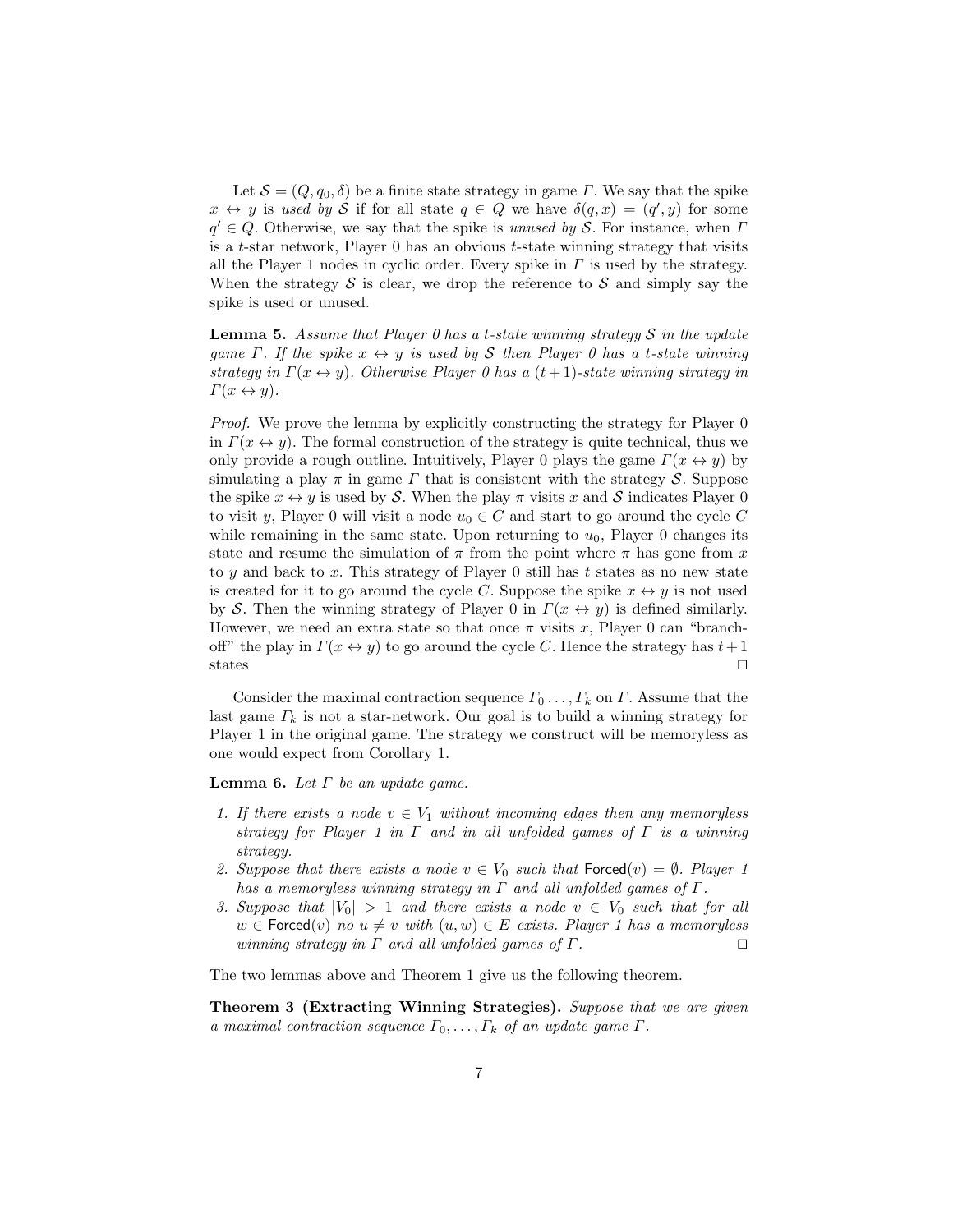- 1. Assume that  $\Gamma_k$  is a t-star network for some  $t \in \mathbb{N}$ . Player 0 has a  $(t+m)$ state winning strategy in game  $\Gamma$ , where m is the total number of unused spikes that are unfolded in the sequence  $\Gamma_0, \ldots, \Gamma_k$ . Moreover, the strategy can be built in time proportional to m.
- 2. Assume that  $\Gamma_k$  is not a t-star network for any  $t \in \mathbb{N}$ . Player 1 has a memoryless winning strategy in game Γ. Moreover, the strategy can be built in time proportional to  $k$ .

Note that the winning strategies extracted by the procedure above depend on the number of contractions of forced cycles, and the number of states in this strategy may not be minimal. We remark that the problem of computing the minimal state winning strategies in update networks is NP-complete. For instance the Hamiltonian cycle problem can be reduced to finding a memoryless winning strategy problem in update networks. Indeed, given a directed graph G, subdivide every edge  $(u, v)$  into two edges  $(u, x)$  and  $(x, v)$  where x is a new node. This new graph is now the underlying graph for an update game  $\Gamma(G)$ . In  $\Gamma(G)$ , Player 0's nodes are the original nodes in G and Player 1's nodes are the new nodes. Clearly, the graph  $G$  has a Hamiltonian cycle if and only if Player  $0$ has a one-state winning strategy in the game  $\Gamma(G)$ .

# 6 Update games with a fixed number of nondeterministic nodes

A natural question arises if there exists a better algorithm that solves update games than the algorithm described in Theorem 1. For instance, one would like to know if it is possible to solve update games in linear time on the size of the graph. In a game  $\Gamma$ , we say a node u is *nondeterministic* if  $|uE| > 1$ . In this section we provide a linear-time algorithm to solve update games where there are at most k nondeterministic nodes of Player 1, where  $k \geq 1$  is fixed. We denote the class of all such games by  $\mathcal{U}_k$ . Our algorithm takes a game  $\Gamma$  from the class  $U_k$ , and reduces the game to an equivalent game from the class  $U_{k-1}$ . The process may eventually produce a game from the class  $\mathcal{U}_0$ . The following is an obvious lemma that characterizes all the update networks from the class  $\mathcal{U}_0$ .

**Lemma 7.** Let  $\Gamma$  be an update game from the class  $\mathcal{U}_0$ . Then  $\Gamma$  is an update network if and only if the underlying graph G of  $\Gamma$  is strongly connected.  $\square$ 

Let  $\Gamma$  be an update game from the class  $\mathcal{U}_k$ , and let  $b_0, b_1, \ldots, b_{k-1}$  be all nondeterministic nodes of Player 1 in  $\Gamma$ . Consider the graph  $H$  obtained by removing all these nondeterministic nodes from the underlying graph G. Let  $C_0, \ldots, C_{t-1}$ be all the strongly connected components of H each of cardinality at least 2. We define a new update game  $\Gamma'$  called the *derivative* of  $\Gamma$ :

**Definition 4.** For every strongly connected component  $C_i$ , collapse all Player 0 nodes in  $C_i$  into one node denoted by  $x_i$ , collapse all Player 1 nodes in  $C_i$  into one node denoted by  $y_i$ . Keep the other nodes of G intact. Note that some of the edges of G might collapse into one edge. The resulting graph is the underlying graph of the derivative game  $\Gamma'$ . (See Figure 2 for an example)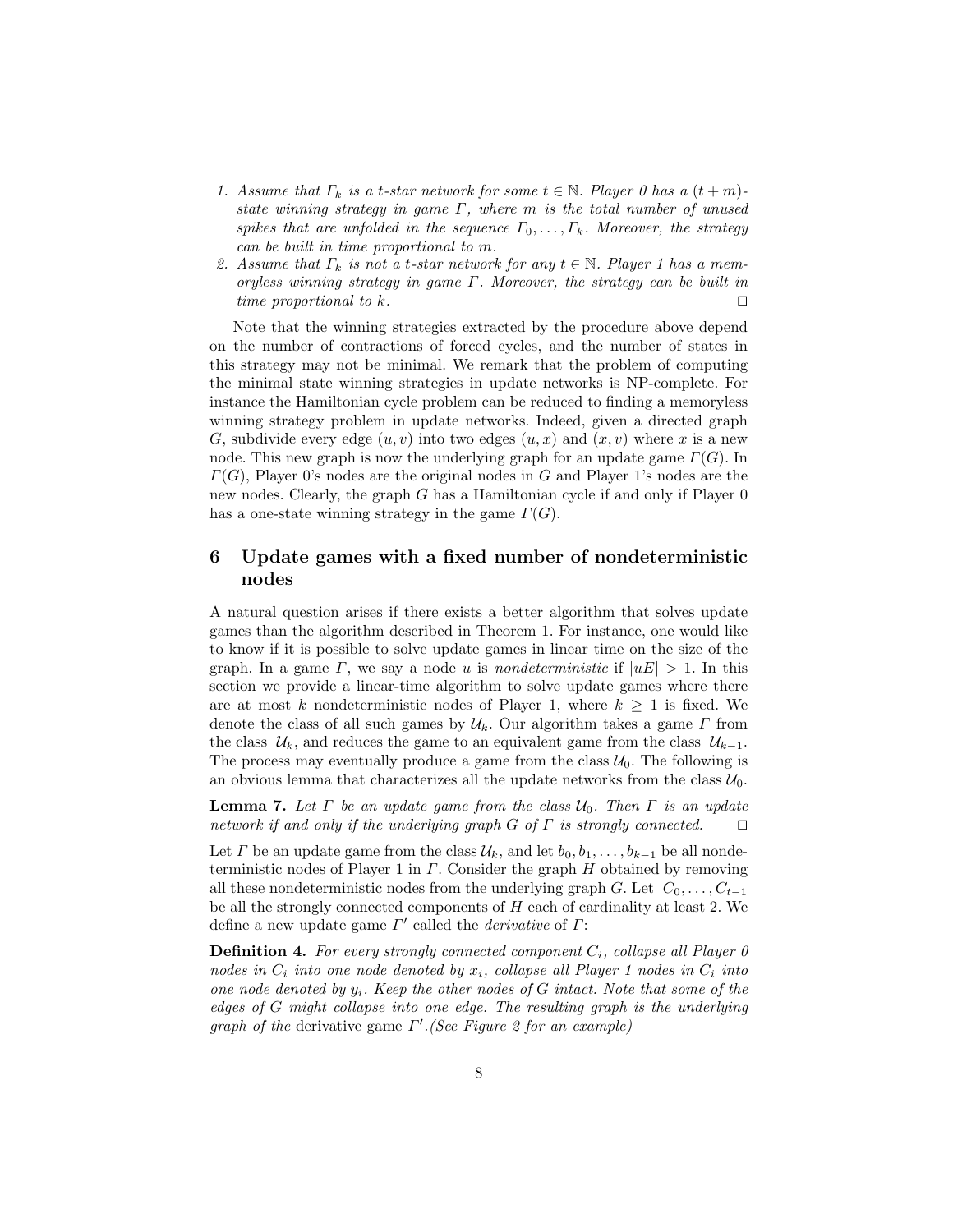

Fig. 2. Transformation of update game  $\Gamma$  to its derivative.

It is obvious that for each component  $C_i$  in the game  $\Gamma$ , Player 0 has a strategy  $f_i$  such that Player 0 using this strategy can stay in  $C_i$  forever and visit all the nodes of  $C_i$  infinitely often. We prove the next lemma using these strategies and a similar argument as the proof of Lemma 3.

**Lemma 8.** The game  $\Gamma$  is an update network if and only if  $\Gamma'$  is an update  $network.$ 

The next lemma gives us a sufficient condition for Player 1 to win the update game  $\Gamma$ .

**Lemma 9.** If  $\Gamma$  is an update network then at least one of the nondeterministic nodes  $b_0, \ldots, b_{k-1}$  becomes deterministic in the derivative game  $\Gamma'$ .

*Proof.* Suppose no  $b_i$  where  $i \in \{0, \ldots, k-1\}$  is deterministic in  $\Gamma'$ . We show that Player 1 has a memoryless winning strategy in  $\Gamma'$ . Consider the natural partial order  $\leq$  defined on the spikes  $x_1 \leftrightarrow y_1, \ldots, x_{t-1} \leftrightarrow y_{t-1}$  as follows. Say that  $x_i \leftrightarrow y_i \leq x_j \leftrightarrow y_j$  if and only if there exists a path from  $C_j$  to  $C_i$  such that the path does not use the nondeterministic nodes  $b_0, b_1, \ldots, b_{k-1}$ .

We now define a strategy for Player 1 in  $\Gamma'$  as follows. Let  $x \leftrightarrow y$  be a maximal spike in  $\Gamma'$ . Note that for any Player 1's node w with  $(w, x)$  there exists  $w_x \neq x$ such that  $(w, w_x) \in E'$ . Define the strategy  $g_x$  so that  $g_x(w) = w_x$ . At all other nodes  $u \neq w$ , the strategy  $g_x$  is defined arbitrarily. This strategy is clearly a winning strategy for Player 1.  $\Box$ 

Now consider the sequence of update games obtained by taking derivatives:

$$
\Gamma_0 = \Gamma, \ \Gamma_1 = \Gamma'_0, \ \Gamma_2 = \Gamma'_1, \dots
$$

This process stops at stage s if either  $\Gamma_s$  has no nondeterministic nodes or  $\Gamma_s$ has the same number of nondeterministic nodes as  $\Gamma_{s-1}$ . We call the sequence  $\Gamma_0, \Gamma_1, \ldots, \Gamma_s$  the maximal derivative sequence of  $\Gamma$ . From the three lemmas